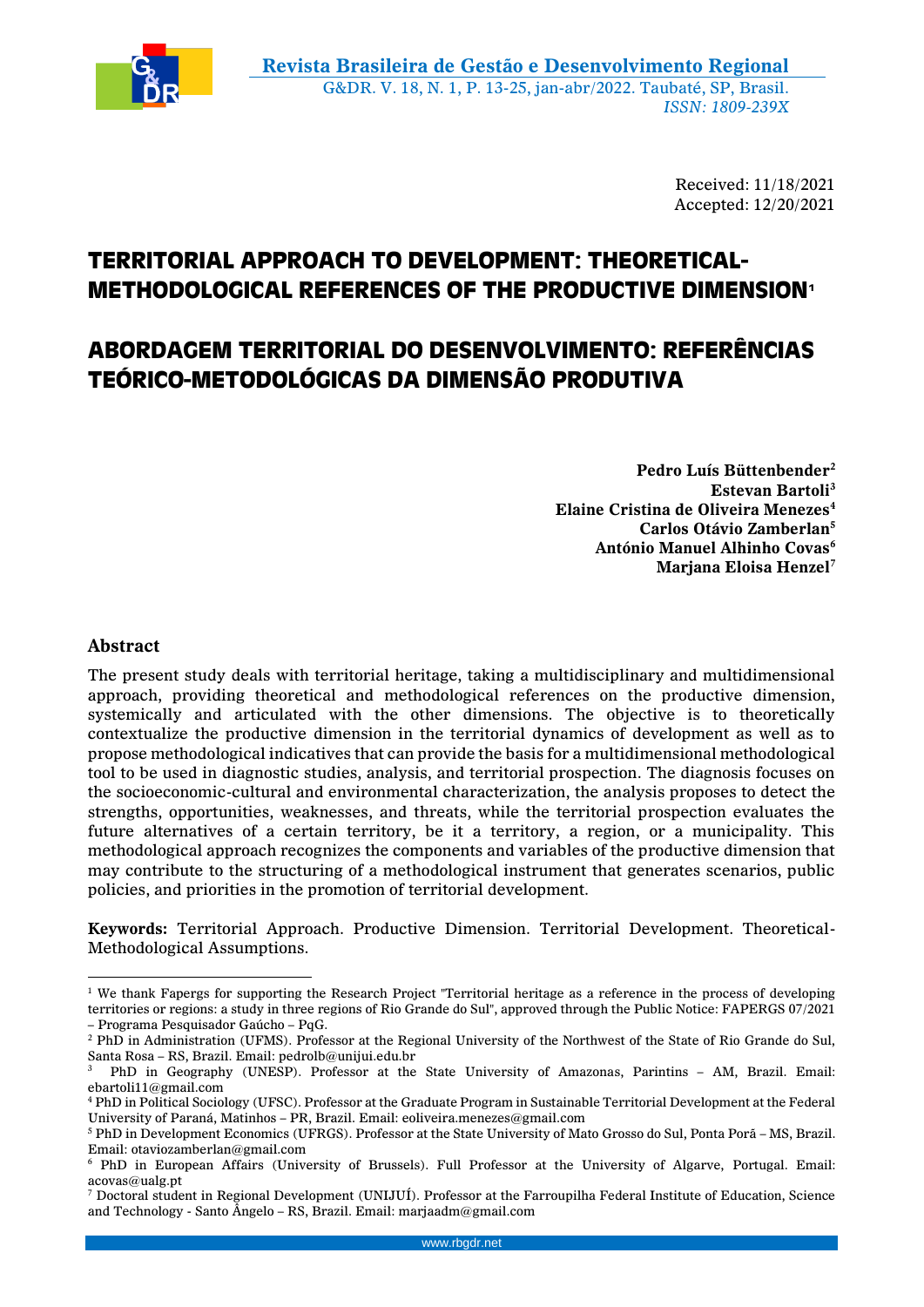#### **Resumo**

O presente estudo versa sobre o patrimônio territorial, contemplando uma abordagem multidisciplinar e multidimensional, aportando referências teórico-metodológicas sobre a dimensão produtiva, de forma sistêmica e articulada com as demais dimensões. O objetivo é contextualizar teoricamente a dimensão produtiva na dinâmica territorial do desenvolvimento e propor indicativos metodológicos que possam embasar um instrumental metodológico multidimensional a ser utilizado na realização de estudos de diagnóstico, análise e prospecção territorial. O diagnóstico tem seu foco na caracterização socioeconômico-cultural e ambiental, a análise propõe-se detectar as forças, oportunidades, fraquezas e ameaças, enquanto a prospecção territorial avalia as alternativas de futuro de um determinado recorte territorial, seja este um território, uma região ou um município. Esta abordagem metodológica reconhece os componentes e variáveis da dimensão produtiva que possam contribuir na estruturação de um instrumental metodológico que oportunize gerar cenários, políticas públicas e prioridades na promoção do desenvolvimento territorial.

**Palavras-chave:** Abordagem Territorial. Dimensão Produtiva. Desenvolvimento Territorial. Pressupostos Teórico-Metodológicos.

#### **Introduction**

<u>.</u>

The advances and transformations of society and academic-scientific capacities have advanced and produced new epistemic-theoretical-methodological foundations on the theme of development, territorial governance, and the territorial approach to development. These advances suggest and justify the need to consider multidisciplinary and multidimensional approaches, recognizing different paradigms of knowledge.

In the first quarter of 2021, at the initiative of more than thirty researchers from Brazil, Portugal, Spain, and Argentina, from twenty universities, they started the execution of a research project, whose schedule foresees its completion in 2023. Research Territorial heritage as a reference in the process of developing territories or regions  $(ProPATH)^8$ . The project as a whole aims to propose and validate a methodological instrument more suited to the territorial perspective of analysis, in order to contribute to the elaboration of territorial diagnoses that favor the prospection of innovative and sustainable development alternatives, having the territorial heritage as a reference.

Territorial heritage is understood as the set of assets and resources, material and immaterial, that have accumulated throughout history in a given territory, resulting from historical processes of socioeconomic and cultural construction and reconstruction in relation to the environmental context, represented in its different dimensions (productive, cultural, institutional, natural, social and human-intellectual) (DALLABRIDA, 2020a). In line with the epistemic basis, the project in question assumes a theoretical basis based on four conceptual categories: territory, governance, heritage, and territorial development.

The first stage of the investigation was successfully completed and aimed at a theoretical reflection with contributions to an epistemic-theoretical-methodological framework converging with the territorial approach to development. This production resulted in two published texts: (i) Dallabrida, Rotta, and Büttenbender (2021), where epistemic-theoretical assumptions are presented; (ii) Dallabrida et al. (2021), in which conceptual categories and methodological assumptions converging with the territorial approach to development are explained.

In 2021, progress was made in the second stage of ProPAT, through new rounds of debates in six thematic subgroups, deepening the productive, natural, human and intellectual, social, cultural, and institutional dimensions. Despite knowing that the integrated and multidimensional analysis is the one that is consistent with the territorial approach to development, proposed by the project, in this article aspects of the productive dimension of the territory and territorial heritage

<sup>&</sup>lt;sup>8</sup> Research project coordinated by Professor Valdir Roque Dallabrida, visiting professor at the Federal University of Paraná (UFPR), referring to the research grant (CNPQ). Simultaneously, within the scope of UFPR/PPGDTS is in execution the project "Territorial Heritage as a reference in the process of development of territories or regions: epistemic-theoreticalmethodological foundations and the proposal of a methodological instrumental".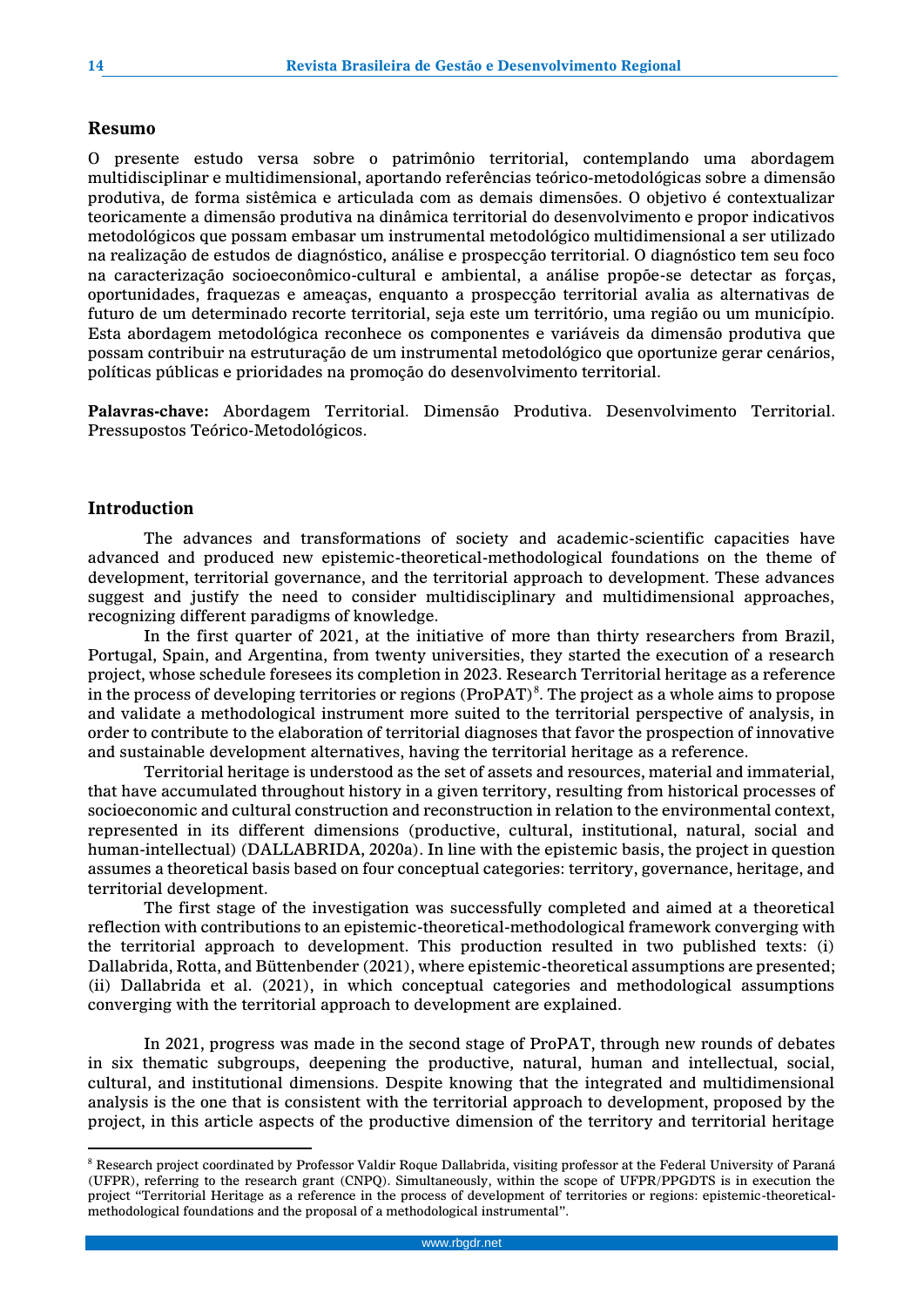will be outlined, aiming to theoretically contextualize the productive dimension in the territorial dynamics of development and to propose methodological indications that can support a multidimensional methodological instrument to be used in the accomplishment of studies of diagnosis, analysis, and territorial prospection. The diagnosis focuses on the socio-economic-cultural and environmental characterization, the analysis proposes to detect the strengths, opportunities, weaknesses, and threats, while the territorial prospection evaluates the alternatives for the future of a determined territorial segment, be it a country, a unit of the federation, a territory, a region or a municipality.

In addition to these introductory considerations, this article is organized into six sections. The first refers to the analysis of the productive dimension of the territory and the paradigmatic interpretative affiliations. Aspects of territorial governance and local territorial systems (SLoT) are addressed in section two, followed by section three with the approach of systems, cities, and coevolutionary aspects. In section four, reference is made to peripheral realities and regions of low economic dynamism, their co-evolutionary concepts. In section five, indicative elements for a methodological proposal are presented. Finally, it ends with section six, with the final considerations of this article.

### **Analysis of the productive dimension of the territory and the paradigmatic interpretative affiliations**

The conduction of the paradigmatic debate in broad groups of researchers of different areas makes it necessary to reflect from different worldviews, theoretical references, political positions, and styles of thought (FLECK, 2010). Intentionality is implicit in the clashes between paradigmatic conceptions, which is manifested by cognitive action, perception, languages , and practices, connecting thought and reality, knowledge and fact, subject and object (SEARLE, 1995). These paradigms establish a dominant and conservative understanding of development, which implies ideologically standardizing the domain of techniques, temporalities, functionalities, and efficiency/effectiveness, whose objective is the productive realization that materializes in space (SILVEIRA, 2013). Such changes, according to the author, constitute territories, as they encompass power relations, causing social acceleration that can annul old territorialities with the undoing of the political, economic, social, and cultural limits to which the identity was associated.

The idea of territory used can be an important guideline in the development of the critical and decolonial conception of the notion of territorial heritage. There is an incisive criticism by Santos (2003) of competitiveness as a form of action. According to the author, the intentions are manifested in the set of techniques that partially involves the globe, forming a principle of selectivity that takes place as a principle of hierarchy, where non-hegemonic techniques are hegemonized by the invasion of the dominant technical system.

Specifically in the field of rurality, the paradigmatic approach in Latin America occurs between conceptions about the agrarian question and agrarian capitalism. The aspect of the agrarian question paradigm (PQA) is defended by theorists who understand that the form of creation and recreation of the peasant occurs in the struggle for land, in the class struggle, and the fight for agrarian reform. Its starting point is class struggles to explain territorial disputes and their conflicts in the defense of development models that enable peasant autonomy. He understands that agrarian problems are part of the structure of capitalism, therefore, the fight against capitalism is the prospect of building another society (FERNANDES, 2008). Theorists and public policymakers belonging to the *Centro Latinoamericano para el Desarrollo Rural* - RIMISP stand in the opposite view, defending the paradigm of agrarian capitalism (PCA), understanding that the only future for the peasantry lies in the metamorphosis of the peasant into a farmer. familiar.

When analyzing the two interpretative strands, Felício (2006) interprets the first as a critical position to confront the consensual thinking that defends the expansion of capitalism uniquely and homogeneously in the field. Both paradigms are situated in the clash of interests that highlights a development model for the Brazilian countryside, which serves groups with different objectives. In short, for the PQA the problem lies with capitalism and for the PCA the problem lies with the peasantry (FERNANDES, 2008).

The approaches to the productive dimension of the territory and the paradigmatic interpretative affiliations are a reference for studies with innovative thoughts that recommend multidisciplinary and multidimensional emphases.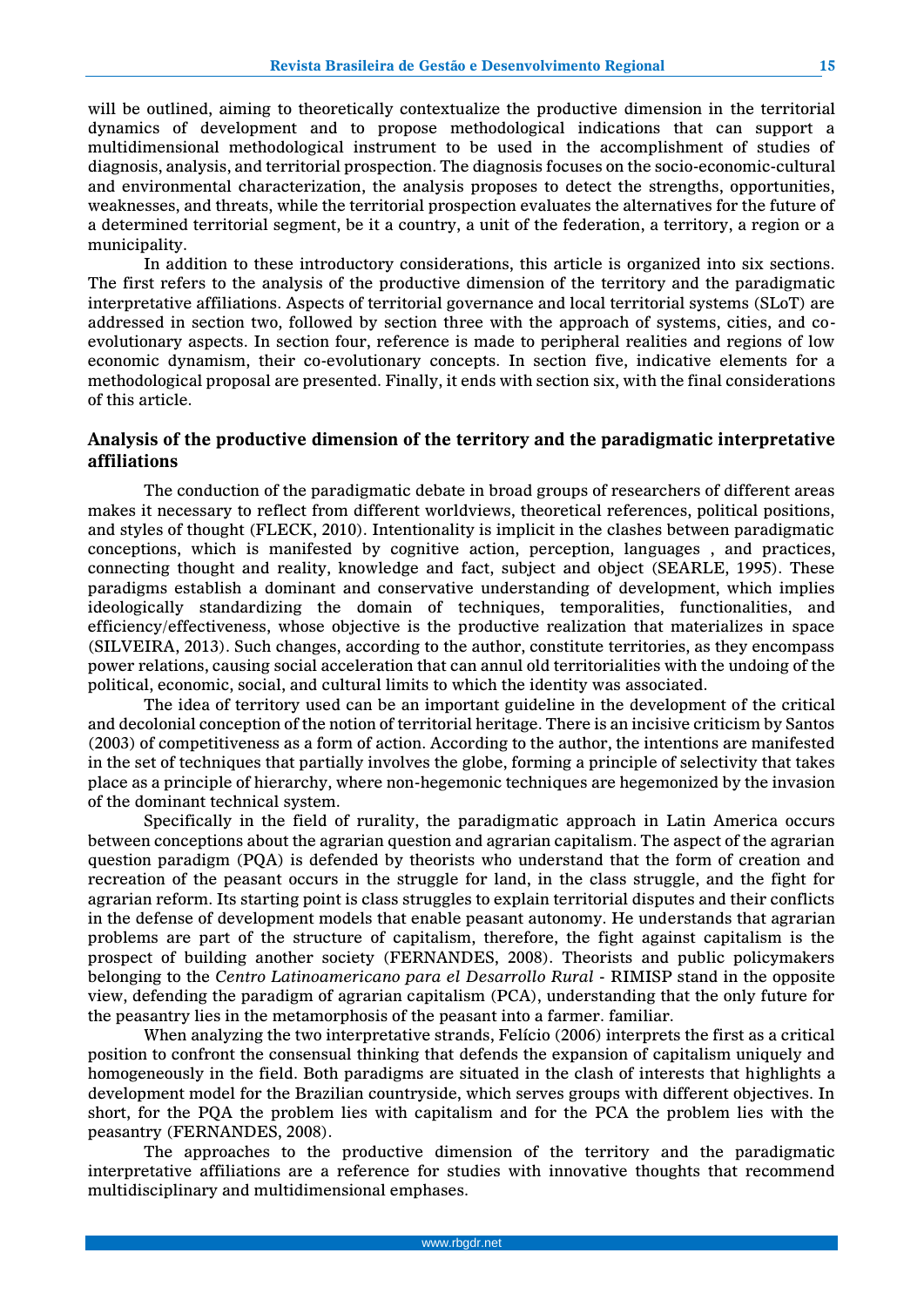## **Economic dimension in territorial heritage and co-evolutionary and governance aspects in the territory**

Given the dominant theories, this section intends to address how the territorial heritage category can support more complex critical and multidimensional analyzes of territorial development. The construction of its conceptual and methodological basis considers elements that make up the territorial systems understood as: (i) products of the process of co-evolution and longterm interaction between social relations and the environment (MAGNAGHI, 2010); (ii) consolidated by the mediation of work and information (RAFFESTIN, 1993) under intense hegemonic pressure from the uniqueness of techniques and their intentions (SANTOS, 2006); (iii) carriers of active or passive territoriality (DEMATTEIS; GOVERNA, 2005); (iv) spaces permeated by socio-spatial and socio-territorial expressions, processes and movements (FERNANDES, 2005; PEDON, 2009; SOBREIRO FILHO, 2016) that can be characterized as spaces of resistance and counter-hegemonic territorialities; (v) spaces permeated by exogenous logics (technical, scientific and informational) that, as verticalities, dimension various configurations of territorial alienation and changes in horizontalities (SANTOS; SILVEIRA, 2003).

For Magnaghi (2010) territorial heritage is made up of a living system of high complexity and as such, it must be treated as a resource for producing wealth, which, in short, appears in three positions: (i) dissipation/destruction – liberation of the territorial bond produced by urbanization; (ii) conservation of the territory for future generations; (iii) appreciation of the identity of the place and additional creation of resources, which means producing new territorializing acts that increase the value of territorial heritage. The author proposes an analysis of multisectoral and integrated sustainability requirements, being, by definition, anti-economist, and anti-naturalist, proposing an anthropo-biocentrist approach.

Another fundamental aspect defended by Magnaghi (2010) is the recognition of permanence, the structural invariant, which is the landscape character that defines the identity of a place. It emphasizes that each cycle of territorialization is an event that deals with the same updated hereditary environment, reifying and structuring in the territory peculiar and differentiated forms of occupations in the complex universe of potentialities and random successes, for always configuring the process as a result of a symbiosis between an environmental element and human.

Therefore, the interpretations of resources, in their technical-spatial and temporal dimension, are responsible for altering and specifying the interactions between the environment and the socio-economy. The content of what is called a resource is historically transformed and depends both on the evolution of environments and on the evolution of technical possibilities, the nature of social needs, and economic conditions (GODARD, 1997, p. 207).

Taking this approach as a reference, a set of elements is evidenced that conforms to a methodological flowchart, considering tangible and intangible factors, within the scope of the concept of territorial heritage, whose mediation takes place from territorial systems (BARTOLI, 2014; 2017), as illustrated in figure 1.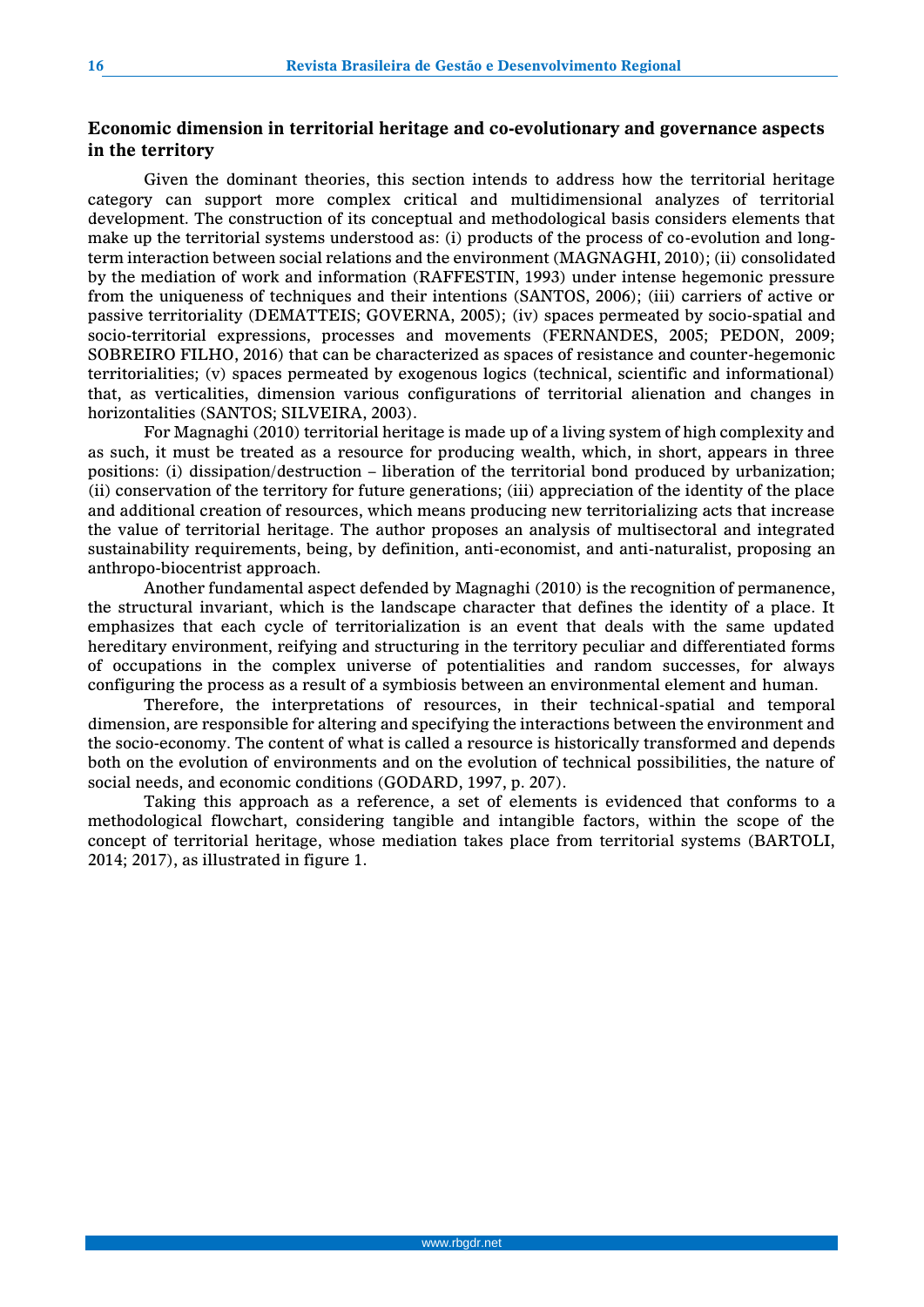

**Figure 1:** Tangible and intangible factors composing territorial system

Büttenbender and Sausen (2020) base the articulatory and convergent strategy of the territory, with relevant influence on the productive dimension, propose a construct that supports the approach of innovative governance for territorial development. The authors maintain that this approach has breadth, diversity, and complexity in the relationships and institutions involved. With strong economic and productive influence, the construct combines the multiple dimensions of the governance process, scaled into three triangular approaches. The first, when he highlights the contributions of Etzkowitz (2009) with the triple helix, combining cooperation between the State (government), industry (employers), and university. The second approach is based on the foundations of Julien (2010), which combines the investments in technology, innovation, and entrepreneurship, recognizing the relations intra, within each vertex; between, between the three vertices; and extra, between each of the vertices with the external environment of the space in which they are located. The third approach, with the definitions of Elkington (1998) and Dias (2009), provides the economic, social, and environmental dimensions. These variables are also impacted by political, economic-productive, social, environmental, cultural, and natural relationships that occur in the territory. The innovative governance and territorial development construct, illustratively represented in figure 2, is recognized as an open, complex, and dynamic system, expressed by the continuous circular contour.

Source: Bartoli (2014)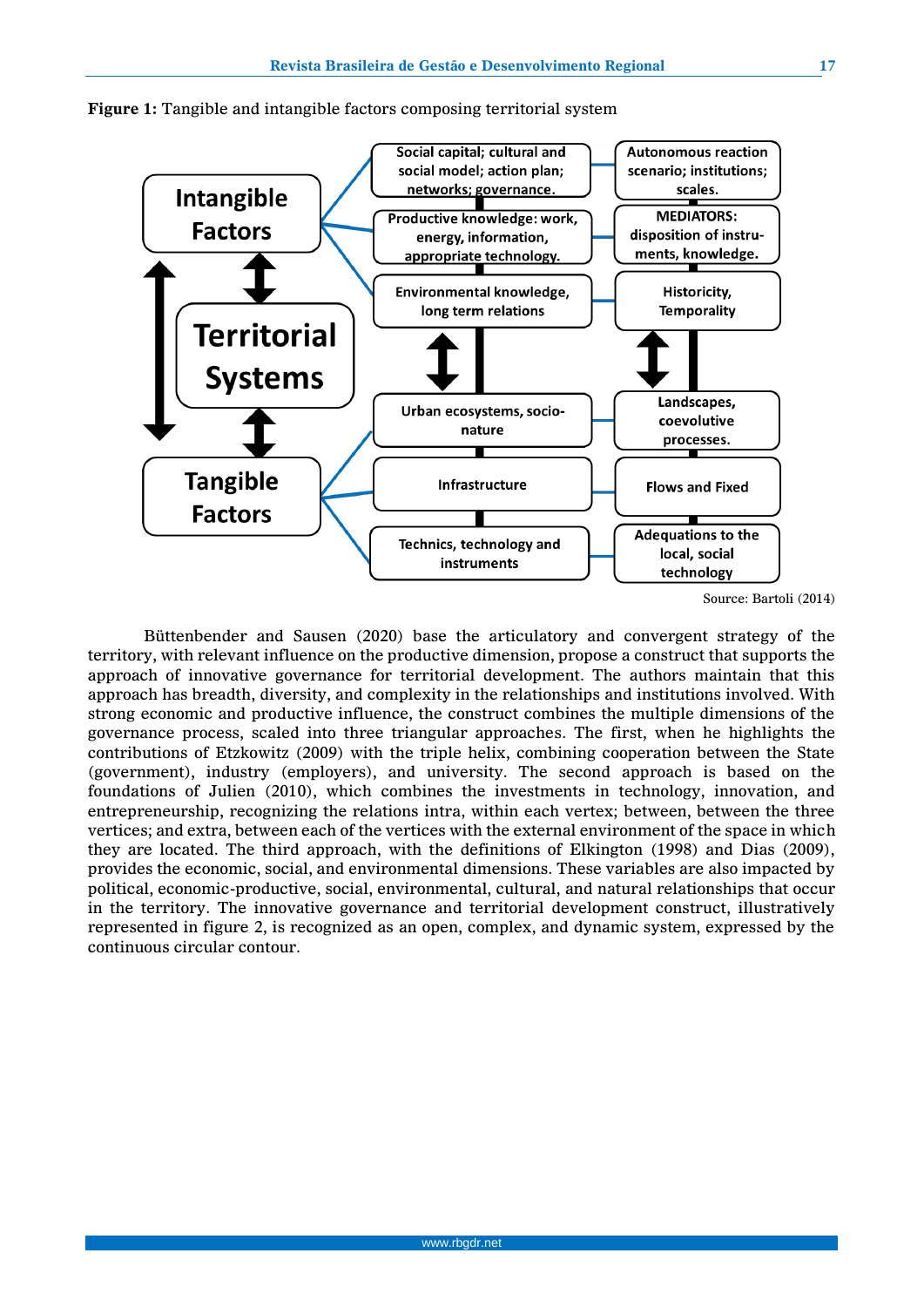

**Figure 2:** Construct of innovative governance and territorial development

Source: Büttenbender e Sausen (2020, p. 454)

The concepts of governance and development vary over time and are supported by different schools and reflect in the scope of the territory different phases, detailed by Büttenbender and Sausen (2020), highlighting: (i) modernization strategy in the 1950s; (ii) decoupling strategy in the 1960s; (iii) basic needs assessment strategy in the 1970s; (iv) natural adjustment strategy in the 1980s; (v) sustainable development strategy in the 1990s; (vi) global governance strategy in the late 1990s; and (vii) medium-range strategies, socio-territorial pacts and the creation of innovative regions, from 2000 onwards. In this context, constitutive elements of development were established, highlighting regions capable of investing and integrating research, science, and technology with the productive systems of the territory, assuming, therefore, affirmative repercussions in the approach of territorial heritage.

Therefore, the bases of territorial development in the knowledge society are identified in the strategies focused on cooperation networks that involve public power (state structure at all levels), companies (entrepreneurs), universities (research and development centers, schools at all levels), and community organizations (churches, NGOs, associations, cooperatives, unions, etc.).

Another specific approach, such as the Local Territorial Systems - SLoT model, has its contributions to the territorial approach. Developed by researchers from the Turin group, the SLoT model is useful for investigating the mechanisms of internal evolution of individualized, hybridized systems that are open to exchanges with the outside world. It intends, from the territorial approach, to analyze a certain level in the genetic-cultural hierarchy from an evolutionary perspective (DEMATTEIS, 2005). For this author, diversity within the system is understood as potential variability, increasing the range of possible choices, being a strategic resource in the evolutionary scale of the system. It also considers this diversification as a result of long-term co-evolutionary processes of local societies with the territory and the environment. This collective wealth plays the role of a genetic-cultural set, whose transmission adds to the innovative capacity and autonomy of territorial systems at different scales (DEMATTEIS, 2008).

The SLoT model proposes to describe the relationship between social interaction, the potential of the local territory, governance, and development. Through the local network of subjects and their relations with the territorial specificity, it seeks to interpret actions, where the territory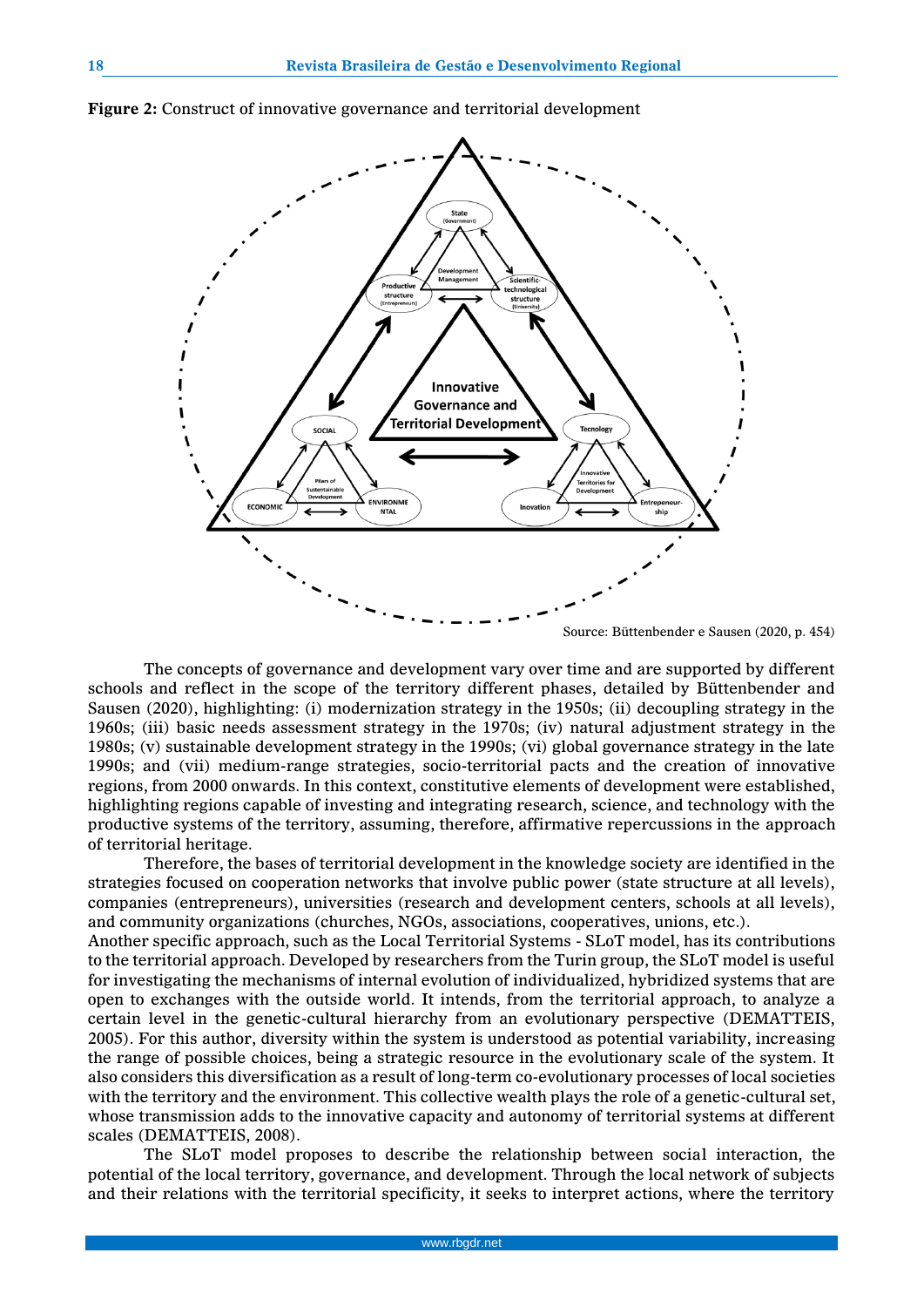behaves in certain circumstances as a collective subject (DEMATTEIS, 1995). Bartoli (2017) revisits aspects related to SLoT, its potential, contributions, and limitations of the model, through studies in the Amazon and Latin American reality, serving as a source of rich ideas and theoretical-conceptual reflections.

#### **Systems, cities, and co-evolutionary aspects.**

The application of metaphors is constant in the creation of analytical models for the representation and analysis of cities, whether mechanical or biological. Camagni (2005) points out that the general characteristics necessary for a living system (such as openness, hierarchical organization at various levels, purpose, and diversity) are easily extensible to the city system. Camagni (2005) highlights that the system is open to its environment, from where it obtains the energy and information necessary for its self-reproduction and is internally organized into multiple levels, in order to guarantee relative autonomy to its elements. He further asserts that selfreproduction is its purpose and implies a minimum level of diversity and variety necessary to adapt to the fluctuations of the external environment.

In an analytical perspective that is also systemic, Machado (2005) uses the notions of "settlement systems" as central aspects of territorial ordering. With a systemic approach, Mendonça (2008) makes a methodological proposal for an integrated study of the city based on the Urban Socio-Environmental System. Bettencourt (2015) proposes complex systems for public policies. The answers require a better understanding of the nature of cities in their various interdependencies, from the physical base, their infrastructure and services, and socio-economic life.

The application of the systemic approach to understanding urban dynamics is established by Griffith and Berdague (2006), emphasizing that humans have the semiological capacity to build their own linguistic relationships. The semiosphere occurs through the triangulation between the object itself, the symbol (established by social convention), and the user. Proposing to analyze the city as a hybrid, Swyngedouw (2001) states that there is a socio-natural production of the city, where social relations produce the history of nature and society through the production of discourses, images, and symbols (ideological and representational practices), launching the notion of socio-nature.

Covas and Covas (2013) propose the approach by geo economy and the constitution of networks between spaces and territorial cooperation, understanding the network with the notion of containing the active principle necessary to solve all the ills that the world suffers from. The network is a transversal way of looking at the problem, a welcoming ecosystem capable of providing great contextual diversity and many other benefits, favoring the reinvention of the local productive system. The network can be conceived as a mobile and itinerant enterprise that compensates for the relative immobility of its users-recipients, adopting different formats, from the most associative to the most condominium forms. As an alternative, Covas and Covas (2013) propose the geo economy approach and the constitution of cooperation spaces, and the formation of network territories. The geo-economy of cooperation spaces must program and design cooperative strategies that reduce their own vulnerabilities and increase the field of possibilities for generating social capital between actors who until then barely knew each other and interacted little. The authors cite examples, such as (i) value chains, with science and technology networks and platforms; (ii) alternative energy networks and communities; (iii) smart territories with green and circular economy networks and community networks for prevention and civil protection; (iv) geo economy of systems with extension networks and business cooperation and social networks of the 4th sector with collaborative communities. The objective is, therefore, to manage a matrix of flows, valuing their emerging properties, which are: (i) the multiescalarity and subsidiarity of multi-level governance; (ii) the multifunctionality and capillarity of network economies; (iii) product life cycle internalities and circularities; (iv) positive and negative externalities and the ethics of collaborative commons and the institutional conditions and competences to deal with them; (v) creativity for the design of collaborative and cultural spaces.

From these different approaches emerge guidelines for the formulation of theoreticalmethodological support for the measurement of the productive dimension in the approach to territorial heritage.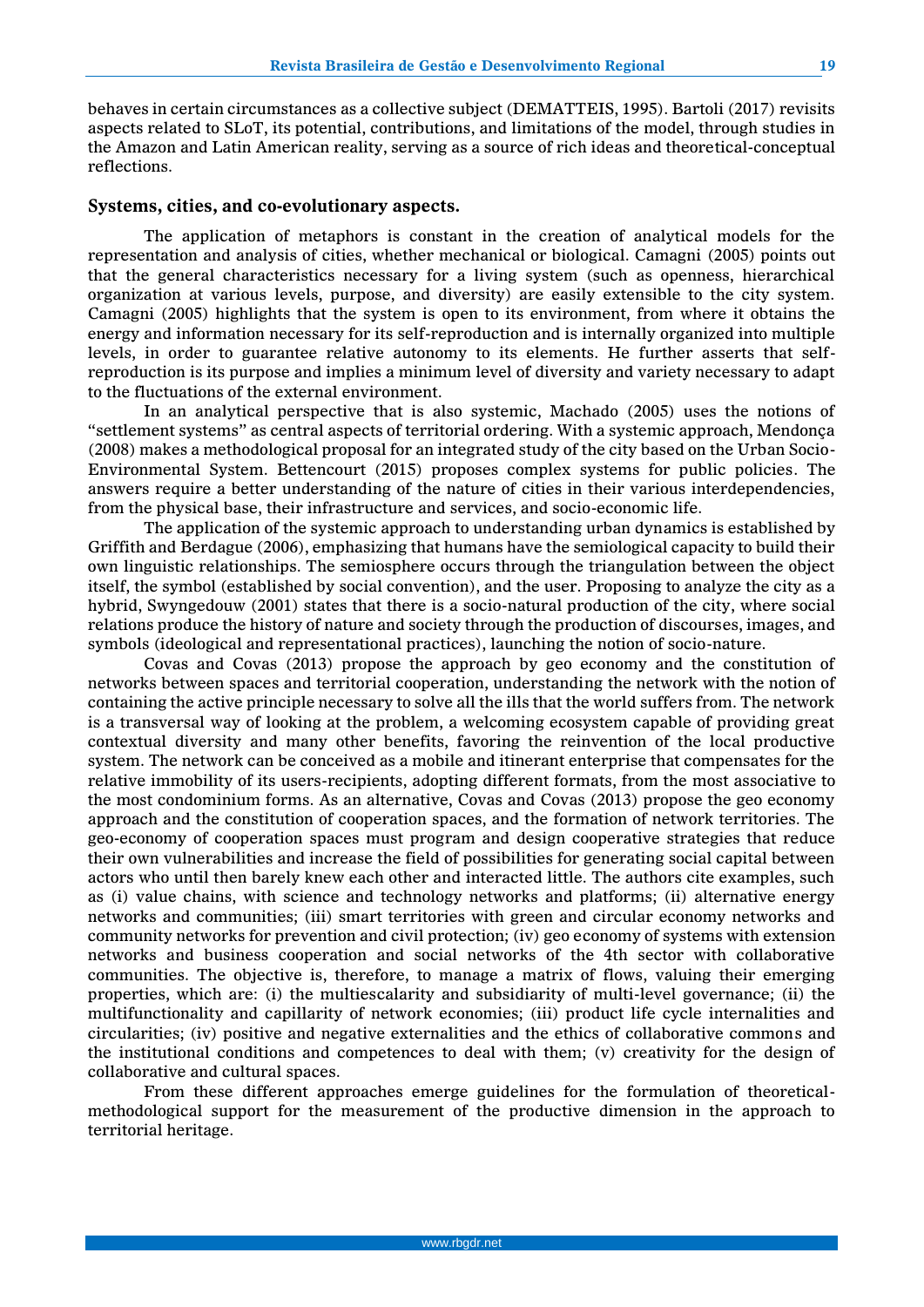## **Peripheral realities and regions of low economic dynamism, and their co-evolutionary concepts**

From a Marxist point of view, Harvey (2005) emphasizes that the competitive coercion necessary in the activity of capital accumulation is merciless with the less capable and unable to reach more complex scales of relationships. The author emphasizes the continuous processes of deterritorialization and reterritorialization promoted by capitalist globalization. Such processes allow, at the same time, to "reinvent" the territory that, for the author, must refer to imaginative exercises that break the bonds of institutional universes. The "dialectical utopianism" proposed by the author has the virtue of going beyond simplistic conceptions of the relationships between forms and processes. The spatial forms intended by planners or rulers end up being subverted and even controlled by the social processes they intended to control. The production and defense of geographical differences supports the definition of possible fields for future political actions, as well as being essential for understanding capitalist contradictions.

On the evolution of capitalism, Harvey (2011) describes interrelationships and conflicts between the needs of technical and social evolution for capital accumulation and the knowledge structures, norms, and cultural beliefs compatible with its infinite accumulation. He emphasizes that these interrelationships have played a fundamental role in the evolution of the capitalist accumulation system. Thus, the author builds an analysis of the constant transmutations from the interaction of these spheres, defending that capitalism remained firm, as it engaged in a perpetual revolutionary movement in all spheres to accommodate the inevitable tensions of endless capital accumulation, on a compound growth rate.

Relating to the processes of deterritorialization and reterritorialization promoted by capitalist globalization pointed out by Harvey (2005) and Bartoli (2017; 2019) studies were carried out on Amazonian realities and described different territorial systems, considering the characteristics of spheres that would be stagnant, providing opportunities for comparisons in the evolutionary trajectory of the territorialities of the groups. The concept of the evolution of relationships is linked to the territoriality that groups build. This is made up of the ability to improve the internal organization so that the groups' project (productive, according to our analysis) obtains advances in terms of the quality of territorial relations.

On the other hand, Ribeiro's (2013) critical approach, in his proposal on the need to think about socially necessary markets, dialogues with the term socially necessary circulation developed in Santos and Silveira (2003), who develops a critical analysis of transport systems that accentuate alienation region in Brazil. The alienation of work or competitive coercion induces the accumulation of capital, or even from the term territorial alienation, present in the reflection, questioning the way in which the territory is used.

## **Indicative elements for a methodological proposal: components and variables for the study of the productive dimension of the territory**

A set of different possible components and variables that can be methodologically used for the diagnosis of the productive dimension, within the scope of the six dimensions of territorial heritage, are approached and detailed, inspired by a model of territorial strategic planning presented by Allebrandt, Büttenbender, and Siedenberg (2010). For this purpose, components and variables for the diagnosis are described and detailed, which can contribute to the proposition of a situational analysis matrix, applied to the territory. This approach refers to an integrated and multidimensional assessment, relating the productive dimension with the other dimensions of territorial heritage.

Table 1 details the methodological proposal for the study of the productive dimension of the territory in research on territorial heritage, elaborated from the contributions of the authors and approaches mentioned in this article.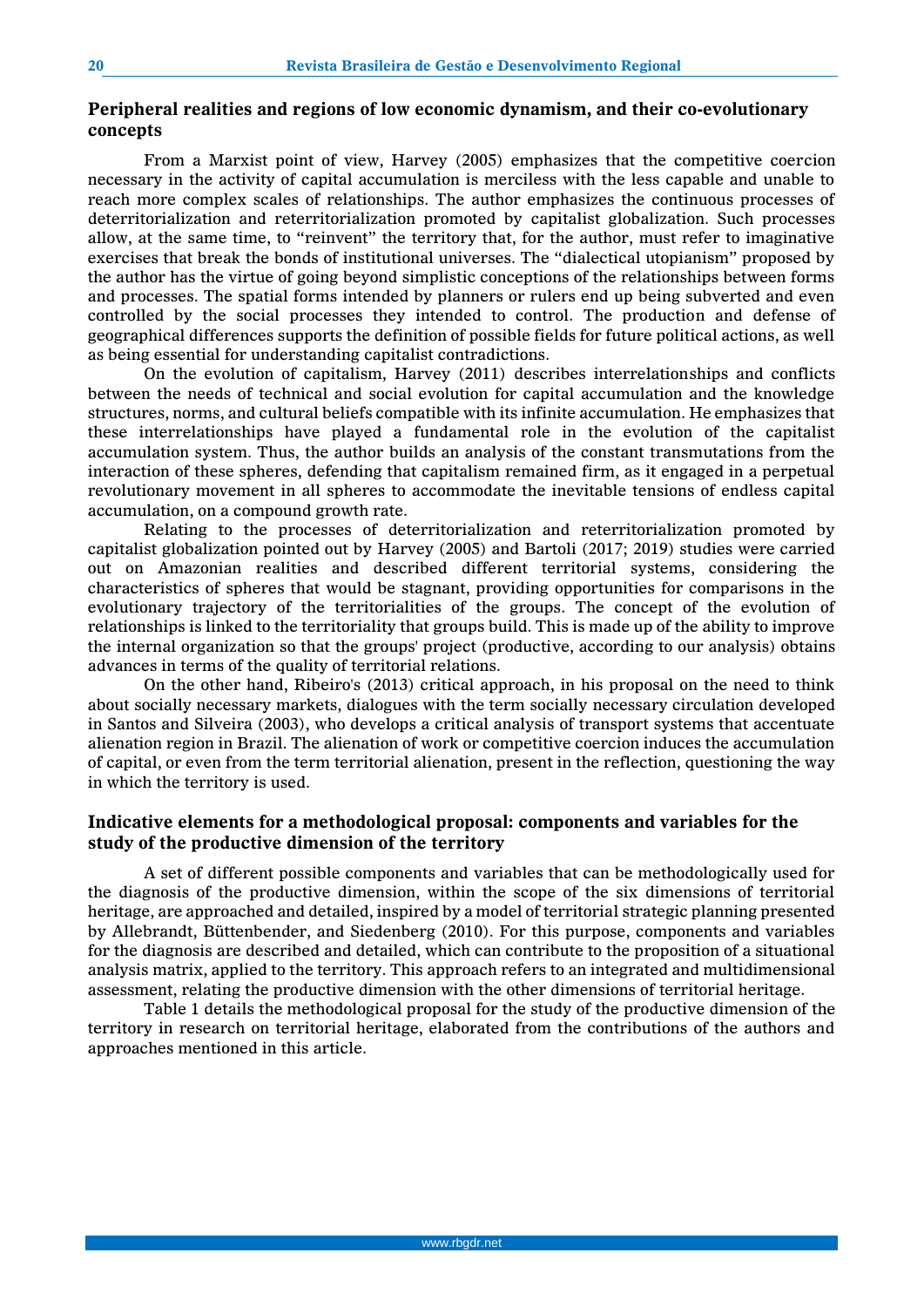| nornago.            |                                                                     |                                                       |
|---------------------|---------------------------------------------------------------------|-------------------------------------------------------|
| <b>Components</b>   | Variables for the analysis                                          | <b>Reference indicators</b>                           |
| <b>Financial</b>    | a- Situation regarding the monthly and annual amount of             | Strengthening aggregations of subjects                |
| <b>Resources</b>    | income in local circulation;                                        | (governance) to obtain fairer financing systems       |
|                     | b- Perspectives on attracting future investments;                   |                                                       |
|                     | c- Origin of investments (regional, national, international);       | Existence of popular banks and solidary local         |
|                     |                                                                     |                                                       |
|                     | d- Local existence of institutions in the financial sector and      | currencies that privilege the maintenance of the      |
|                     | availability of credit lines for public and private investments;    | use of income in the place.                           |
|                     | e- Average per capita income of the local population                |                                                       |
|                     |                                                                     | Popular credit initiatives.                           |
|                     |                                                                     |                                                       |
| <b>Agricultural</b> | a- Agricultural cultivation, vegetable-extractive, mineral-         | Analysis of spatial patterns, consumption and land    |
| <b>System</b>       | extractive, livestock, and horticultural activities that make       | use, entropy, and ecological footprint.               |
|                     | up the local agrarian system;                                       |                                                       |
|                     | b- Amount of monthly and annual income generated by                 | Intensive agroecology patterns, concern for           |
|                     | each sector;                                                        | ecosystems, democratic zoning of land use, low        |
|                     | c- Characterization of activities regarding (i) environmental       | consumption of non-renewable resources, the           |
|                     |                                                                     |                                                       |
|                     | sustainability, (ii) technological innovation, (iii) ability to add | privilege for uses with the purpose of returning to   |
|                     | local value, (iv) stimulation of new or other links in the          | local society.                                        |
|                     | production chain, (v) destination production (local                 |                                                       |
|                     | consumption, local/regional processing, marketing and/or            | Maintenance of relationships with ecosystems and      |
|                     | export without processing, or semi-processed);                      | continuity of preservation of the genetic-            |
|                     |                                                                     |                                                       |
|                     | d- Perspectives for new activities or innovations in local          | evolutionary characteristics of the territory,        |
|                     | production chains;                                                  | conservation of bio-socio-geo-diversity, territorial  |
|                     | e- Percentage of agricultural land used for organic                 | awareness, presence of socio-territorial              |
|                     | production in relation to the total                                 | movements, conquest of productive territories.        |
|                     | f - List specific assets mobilized and specific potential           |                                                       |
|                     | resources;                                                          |                                                       |
|                     |                                                                     |                                                       |
|                     | g - Number of establishments/properties and employment              |                                                       |
|                     | generated.                                                          |                                                       |
| <b>Industrial</b>   | a- Sectors of activity covered (number of establishments            | Technologies adapted to the local reality             |
| <b>System</b>       | and employment generated);                                          | (appropriate technologies), valorization of           |
|                     | b-c-d- Same for the agricultural sector.                            | practices of small industries.                        |
|                     | e- Average percentage of the annual budget invested in              |                                                       |
|                     |                                                                     |                                                       |
|                     | <b>R&amp;D</b>                                                      | Opening on the introduction of new techniques.        |
|                     | f- Percentage of investment in capital goods;                       |                                                       |
|                     | g- Percentage and variation in company spending on ICTs;            | Selective adaptation related to the needs of local    |
|                     | h- Percentage of companies registered with ISO 14,000, or           | populations.                                          |
|                     | similar;                                                            |                                                       |
|                     | i- Existence of company incentives for the professional             | Presence of local circuits of regulatory information, |
|                     |                                                                     |                                                       |
|                     | training of their employees.                                        | appropriate to the place, as derived from the         |
|                     | j - List specific assets mobilized and specific potential           | explanation of knowledge and contextual               |
|                     | resources:                                                          | practices.                                            |
|                     | I - Sectors, or potential sectors, that can be characterized        |                                                       |
|                     | as integrated production systems (upstream and                      |                                                       |
|                     | downstream of the value chain);                                     |                                                       |
|                     | m - Existence of business associations and representative           |                                                       |
|                     |                                                                     |                                                       |
|                     | social organizations;                                               |                                                       |
|                     | n - Existence of research institutes and universities for           |                                                       |
|                     | training and qualifying the workforce in the productive             |                                                       |
|                     | sectors:                                                            |                                                       |
|                     | o - Existence of employers' and workers' unions that                |                                                       |
|                     |                                                                     |                                                       |
|                     | represent the industrial sectors;                                   |                                                       |
|                     | p - Existence of corporations with international certifications     |                                                       |
|                     | or ISOs.                                                            |                                                       |
| <b>Commercial</b>   | a- Sectors of activities that stand out in the commercial           | Consider alternative systems of fair or solidary      |
| activities and      | sector and the share of each amount of local income in              | trade, seeking recognition of the social and          |
| services            | circulation (number of establishments and employment                | territorial value of the product (certificates and    |
|                     | generated);                                                         | seals).                                               |
|                     | b- Sectors of activities that stand out in the service sector       |                                                       |
|                     | and the share of each amount of local income in circulation         | Seek understanding of the maintenance of local        |
|                     |                                                                     |                                                       |
|                     | (number of establishments and employment generated);                | networks submissive to the dominant mercantile        |
|                     | c- People employed in R&D per 1000/inhabitants.                     | capital.                                              |
|                     | d - Characterization of activities with tourism potential           |                                                       |
|                     | and/or potential tourist circuits;                                  | Maintenance of functional production flow             |
|                     | e - Existence of business associations and representative           | networks to local production.                         |
|                     | social organizations;                                               |                                                       |
|                     | f - Existence of research institutes and universities for           |                                                       |
|                     |                                                                     | Relationship of trade with other productive           |
|                     | training and qualifying the workforce;                              | variables.                                            |

#### **Table 1:** Methodological proposal for the study of the productive dimension of a territory and its heritage.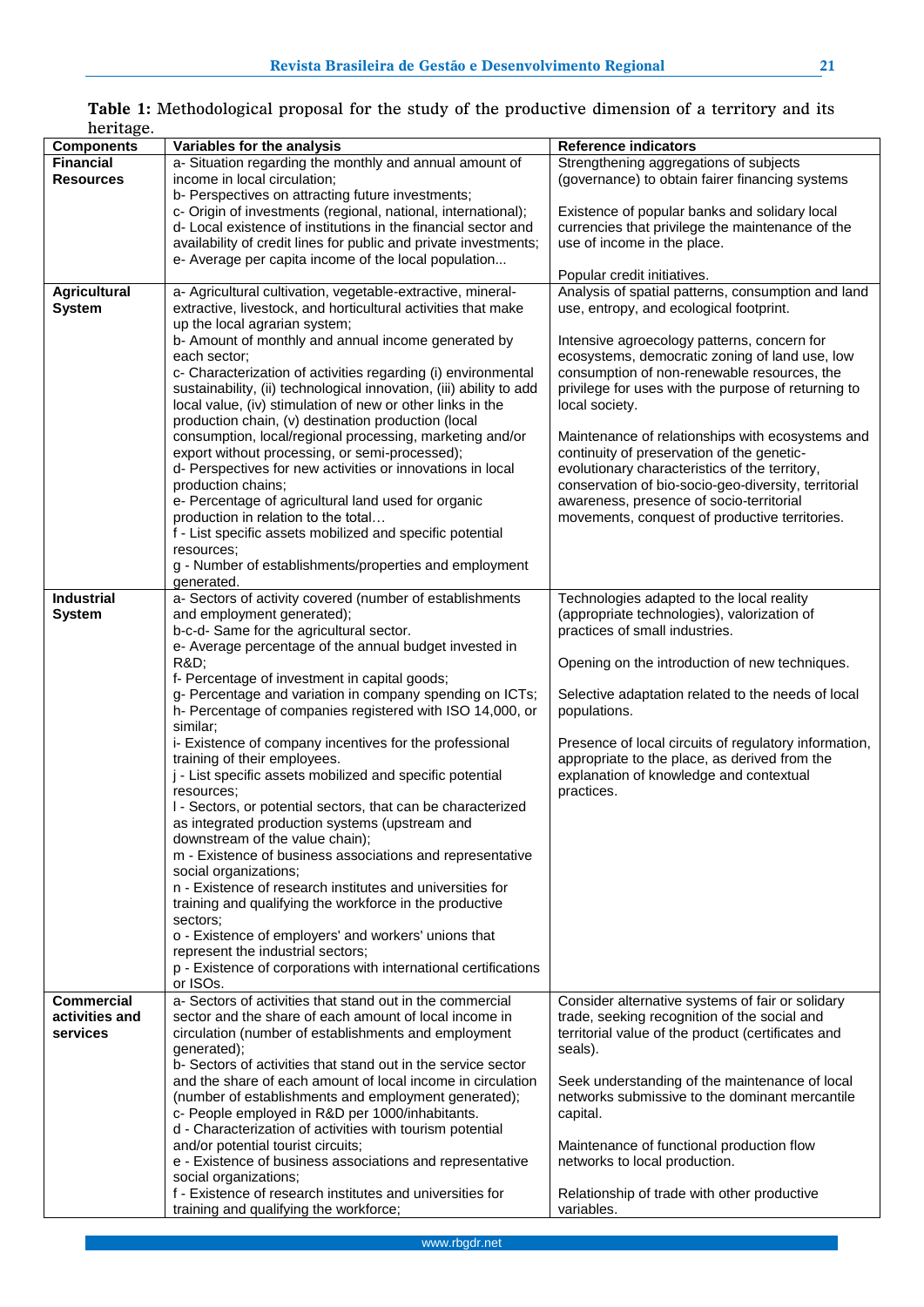|                                                               | g - Existence of employers' and workers' unions that<br>represent the industrial sectors;<br>h - Existence of corporations with international certifications<br>(ISOs and others).                                                                                                                                                                                                                                                                                                                                                                                                                                                                                                                                                                                                                                                                                                                                                                                                                                                                                                                                                                                                                                                                                                                                            | Tourist services or tourist circuits with territorial<br>appeal (cultural identity).                                                                                                                                                                                                                                                                                                                                                                                                                                                          |
|---------------------------------------------------------------|-------------------------------------------------------------------------------------------------------------------------------------------------------------------------------------------------------------------------------------------------------------------------------------------------------------------------------------------------------------------------------------------------------------------------------------------------------------------------------------------------------------------------------------------------------------------------------------------------------------------------------------------------------------------------------------------------------------------------------------------------------------------------------------------------------------------------------------------------------------------------------------------------------------------------------------------------------------------------------------------------------------------------------------------------------------------------------------------------------------------------------------------------------------------------------------------------------------------------------------------------------------------------------------------------------------------------------|-----------------------------------------------------------------------------------------------------------------------------------------------------------------------------------------------------------------------------------------------------------------------------------------------------------------------------------------------------------------------------------------------------------------------------------------------------------------------------------------------------------------------------------------------|
| <b>Equipment and</b><br><b>Infrastructure</b>                 | a- Main aspects in relation to locally existing equipment<br>and infrastructure, regarding (i) identification and available<br>quantity, (ii) situation regarding quality and innovation;<br>b- Potential in terms of the contribution of equipment and<br>infrastructure to the dynamism of the productive sector and<br>impacts on people's quality of life;<br>c- Situation regarding unmet needs, or improvements in<br>what exists:<br>d- Number of projects planned or carried out in multimodal<br>and/or integrated transport and/or storage platform<br>strategies;<br>e- Percentage of productive enterprises using renewable<br>energies;<br>f- Percentage of the area of the territorial cut that is<br>considered a risk area;<br>g- Assessment of the existence of risk mitigation projects;<br>h- Percentage of the population living in risk-prone areas;<br>i- Rate of change in annual spending on health and<br>education;<br>j- Existence of mobility plans at regional and/or local level;<br>I- Assessment of the existence of basic facilities (health<br>centers, daycare centers, basic schools; hospitals,<br>university, airport), considering the local population;<br>m - potential infrastructure investment projects concerned<br>with being flexible - concerned with the choices from future | Investigate the formation of strategic networks to<br>break local territorial constraints, alternative<br>networks, choice of points of local interest.<br>Ecological infrastructure as areas of natural<br>capital, when incorporated as an edaphoclimatic<br>system for agricultural production.<br>Role of transport networks in the formation of the<br>"Ecological backpack" (ALIER, 2011).<br>More adaptable and flexible urban and<br>infrastructure facilities (giving future generations<br>the potential for choice (GODARD, 1997). |
| <b>Productive</b><br>organizations<br>and their<br>typologies | generations.<br>a. Composition of the productive institutional structure in<br>the region (business profile);<br>b. Size statements, productive segments, corporate<br>control);<br>c. The cooperative economy in the territory Cooperatives,<br>number, branches, activities, importance);<br>d. Existence of micro and small business networks;<br>e. Firms' mastery of knowledge and technological mastery<br>and ability to generate innovation;<br>f. Local union structures and mechanisms and the<br>representation of productive entities.<br>g. Presence of elements of the circular economy.                                                                                                                                                                                                                                                                                                                                                                                                                                                                                                                                                                                                                                                                                                                        | Experiences of innovative governance and<br>territorial development (BÜTTENBENDER and<br>SAUSEN, 2020).<br>Valuing innovation and learning strategies,<br>cooperation, and skills management for<br>development (BÜTTENBENDER, 2020a).<br>Institutional arrangements, economic-productive<br>networks, cooperation, value addition, and<br>development (BÜTTENBENDER, 2019a).<br>Cooperative practices and management of<br>cooperatives (BÜTTENBENDER, 2019b and<br>BÜTTENBENDER, 2020b.)                                                    |

Source: Elaborated by the Authors (2021).

## **Final Considerations**

This article was about territorial heritage, from a multidisciplinary and multidimensional approach, indicating theoretical-methodological references on the productive dimension, which can support a multidimensional methodological instrument to be used in the accomplishment of studies of diagnosis, analysis, and territorial prospection. The main objective was to theoretically contextualize the productive dimension in the territorial dynamics of development. This methodological contribution recognizes, from the productive dimension, the various components, and verification variables, to generate scenarios, public policies, and priorities in the promotion of territorial development. It is a first step on the long road ahead.

The advances to be produced by the members of the research group, with the multidisciplinary and multidimensional contributions related to the other dimensions of territorial heritage, may generate additional contributions, with a view to the continuous improvement of the theoreticalmethodological foundations of the productive dimension, generating interfaces. In any case, it is recognized that the foundations, methods, and instruments invoked so far are no longer sufficient to respond to the current challenges of research that addresses the territorial approach to development, as well as, specifically, the approach to territorial heritage.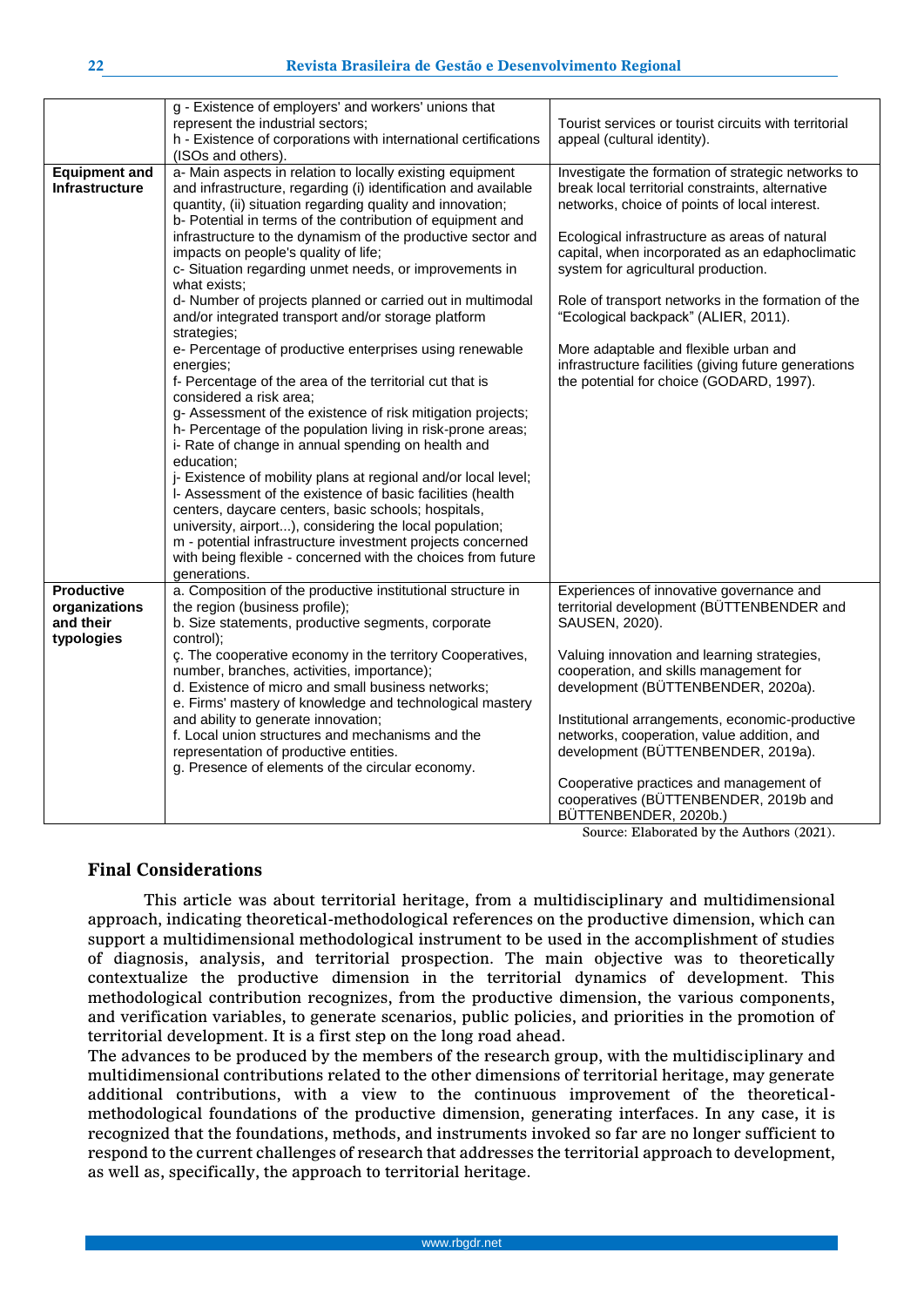The paradigms that establish the new epistemic-theoretical-methodological assumptions, referenced in the investigation that resulted in this text, are generators of innovations in the way of producing science, bringing important contributions to the sustainable territorial development of different societies.

#### **References**

ALIER, J. M.A. **O Ecologismo dos Pobres**: conflitos ambientais e linguagens de valoração. São Paulo: Contexto, 2011.

ALLEBRANDT, S.L.; BÜTTENBENDER, P.L.; SIEDENBERG, D. R. Detalhamento de um Modelo de Planejamento Estratégico Territorial In: **Fundamentos e Técnicas de Planejamento Estratégico Local/Regional.** Santa Cruz do Sul/RS: Editora Unisc, 2010. p. 49-79.

BARTOLI, E. Patrimônio territorial e desenvolvimento local: sistemas locais urbano ribeirinhos em Parintins (AM). In: **Anais VI Congresso Iberoamericano de Estudios Territoriales y Ambientales** - CIETA, v. VI, p. 842-860, 2014.

BARTOLI, E. Sistemas Territoriais em Parintins (AM): mediações urbanas e ordenamento territorial. **Revista Políticas Públicas & Cidades**, v.5, n.2, p.1–16, ago./dez. 2017.

BARTOLI, E. Tilheiros: carpintaria naval e sistemas territoriais em Parintins-AM. **Desenvolvimento e Meio Ambiente** (UFPR), v. 51, p. 43-62, 2019.

BETTENCOURT. L. M. A. **Cidades como Sistemas Complexos**. Modelagem de sistemas Complexos para Políticas Públicas. Brasília: IPEA, 2015.

BÜTTENBENDER, P. L.; SAUSEN, J. O. Innovative development management practices in a border region: a construct proposal of innovative governance and territorial development. **Revista Brasileira de Gestão e Desenvolvimento Regional**, v.16, n.2, p. 446-458, 2020.

BÜTTENBENDER, P.L. **Estratégias, Inovação e Aprendizagem Organizacional.** Ijuí/RS: Unijuí, 2020a.

BÜTTENBENDER, P.L. Cooperativismo orientado para a sustentabilidade, avança na integração, intercooperação e internacionalização. In: **Hechos y emprendimientos cooperativos de transformación**. Bogotá, Colômbia: Univesidad Luis Amigo, Confecoop REILAC, 2020b. p. 402-417.

BÜTTENBENDER, P.L. **Arranjos Institucionais, Cooperação e Desenvolvimento.** Ijuí/RS: Unijuí, 2019a. 152p .

BÜTTENBENDER, P.L. **Gestão de cooperativas: fundamentos, estudos e práticas.** Ijuí/RS: Unijuí, 2019b.

CAMAGNI, R. **Economía Urbana**. Barcelona: Antoni Bosch, 2005.

DALLABRIDA, V.R. Patrimônio Territorial: abordagens teóricas e indicativos metodológicos para estudos territoriais. **Desenvolvimento em Questão**, v. 18, n. 52, p. 12-32, jul./2020a.

DALLABRIDA, V.R. Território e Governança Territorial, Patrimônio e Desenvolvimento Territorial: estrutura, processo, forma e função na dinâmica territorial do desenvolvimento. **G&DR - Revista Brasileira de Gestão e Desenvolvimento Regional**, v. 16, n. 2, p. 63-78, mai-ago/2020b.

DALLABRIDA, V. R.; ROTTA, E.; BÜTTENBENDER, P. L. Pressupostos epistêmico-teóricos convergentes com a abordagem territorial. **G&DR - Revista Brasileira de Gestão e Desenvolvimento Regional**, v. 17, n. 2, p. 256-273, mai-ago/2021.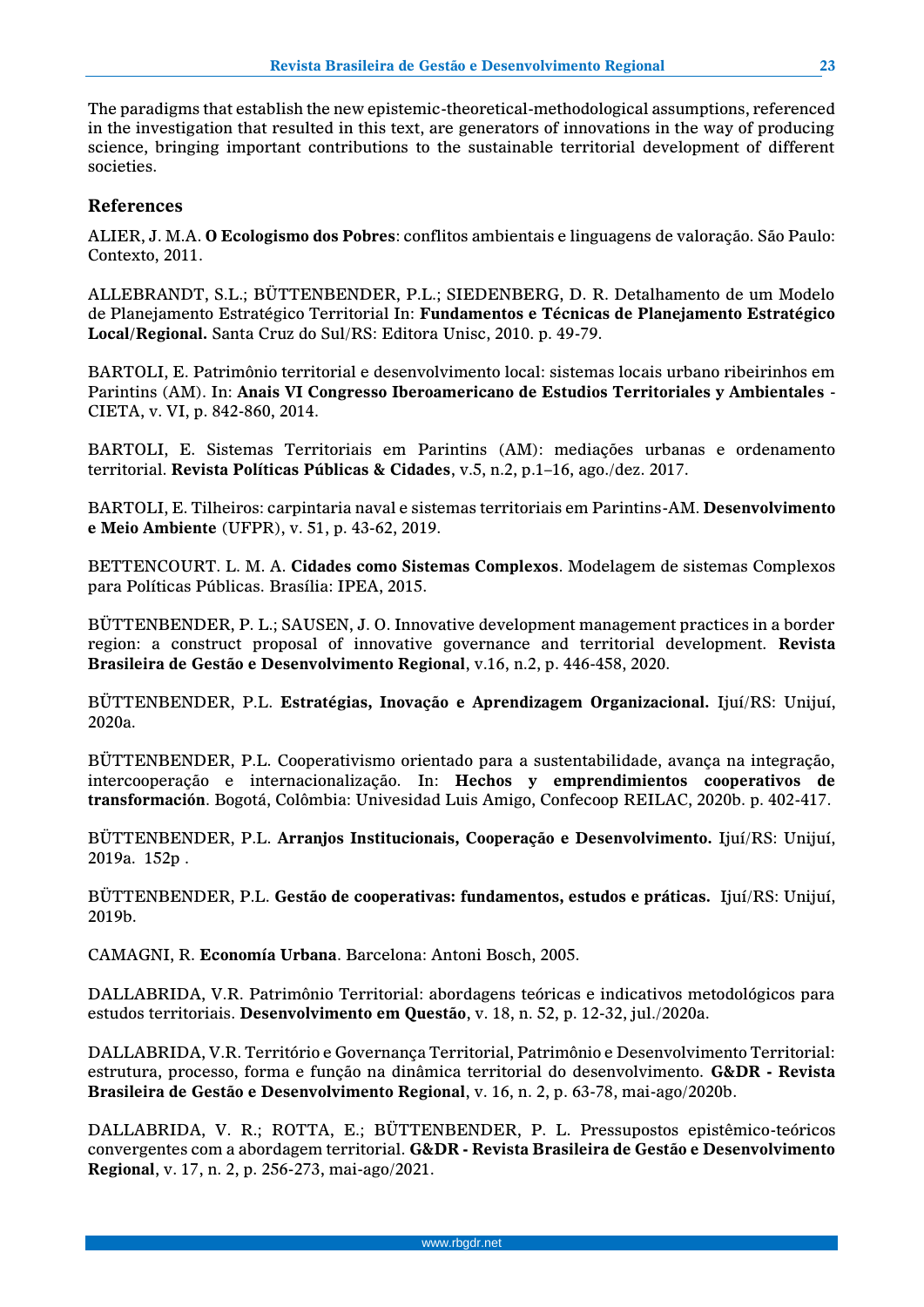DALLABRIDA, V. R.; ROTTA, E.; BÜTTENBENDER, P. L.; DENARDIN, V. F.; ARENHART, L. Categorias conceituais e pressupostos metodológicos convergentes com a abordagem territorial. **Guaju – Revista Brasileira de Desenvolvimento Territorial Sustentável**, v. 7, n. 1, p. 43-80, jan./junho/2021.

DEMATTEIS, G. **Progetto implícito**. Il contributo della geografia umana alle science del territorio. Milão: Franco Angeli, 1995.

DEMATTEIS, G. Il sistemi territoriali in um'ottica evoluzionista. In: DEMATTEIS G.; GOVERNA, F. (orgs.). **Territorialità, sviluppo locale, sostenibilità: ilmodello Slot.** Milano: Angeli, 2005. p.15-38.

DEMATTEIS, G. Sistema Local Territorial (SLoT): um instrumento para representar, ler e transformar o território. In: ALVES, A.; CORRIJO, B.; CANDIOTTO, L. (orgs.). **Desenvolvimento Territorial e Agroecologia.** São Paulo: Expressão Popular, 2008. p. 33-46.

DEMATTEIS, G.; GOVERNA, F. (orgs.). **Territorialità, Sviluppo Locale, sostenibilità**: Il modello SLoT. Roma: Franco Angeli, 2005.

DIAS, R. **Gestão Ambiental**: responsabilidade social e sustentabilidade. São Paulo, Atlas, 2009.

ELKINGTON, J. **Cannibals With Forks**: The Triple Bottom Line of 21st Century Business. Stony Creek, CT: New Society Publishers, 1998.

ETZKOWITZ, Henry. **Hélice Tríplice**: universidade-indústria-governo. Inovação em ação. Porto Alegre: EDIPUCRS, 2009.

FELÍCIO, M.J. A Conflitualidade dos Paradigmas da Questão Agrária e do Capitalismo Agrário a partir dos conceitos de agricultor familiar e de camponês. **Campo-Território: Revista de geografia Agrária,** v. 1, n. 2, p. 14-30, ago. 2006.

FERNANDES, B.M. Questão Agrária: conflitualidade e desenvolvimento territorial. In: **Luta pela Terra, Reforma Agrária e Gestão de Conflitos no Brasil**. Antônio Márcio Buainain (Editor). Editora da Unicamp, 2008. p. 173-230.

FERNANDES, B.M. Movimentos socioterritoriais e movimentos socioespaciais: Contribuição teórica para uma leitura geográfica dos movimentos sociais. **Revista NERA**, año 6, n.16, p. 273-283, 2005.

FLECK, L. **Gênese e desenvolvimento de um fato científico.** Belo Horizonte: Fabrefactum Editora, 2010.

GODARD, O. A Gestão Integrada dos Recursos Naturais e do Meio Ambiente: conceitos, instituições e desafios de legitimação. In: VIEIRA, P. F. WEBER, J. **Gestão de Recursos Naturais Renováveis e Desenvolvimento: novos desafios para a pesquisa ambiental**. São Paulo: Cortez, 1997. p. 198-223.

GRIFFITH, J. J. BERDAGUE, C. Autopoiese Urbana e Recuperação Ambiental. **Saneamento Ambiental,** v. 16, n.120, p.65-70, 2006.

HARVEY, D. **A Produção Capitalista do Espaço**. São Paulo: Annablume, 2005.

HARVEY, D. **O Enigma do Capital**. São Paulo: Boitempo, 2011.

JULIEN, P.A. **Empreendedorismo Regional e economia do conhecimento**. São Paulo: Saraiva, 2010.

MACHADO, L. O. A. Sistemas e Redes Urbanas como Sistemas Complexos Evolutivos. In: CARLOS, A. F. A. LEMOS, A. G. **Dilemas Urbanos**. São Paulo: Contexto, 2005. P.228-253.